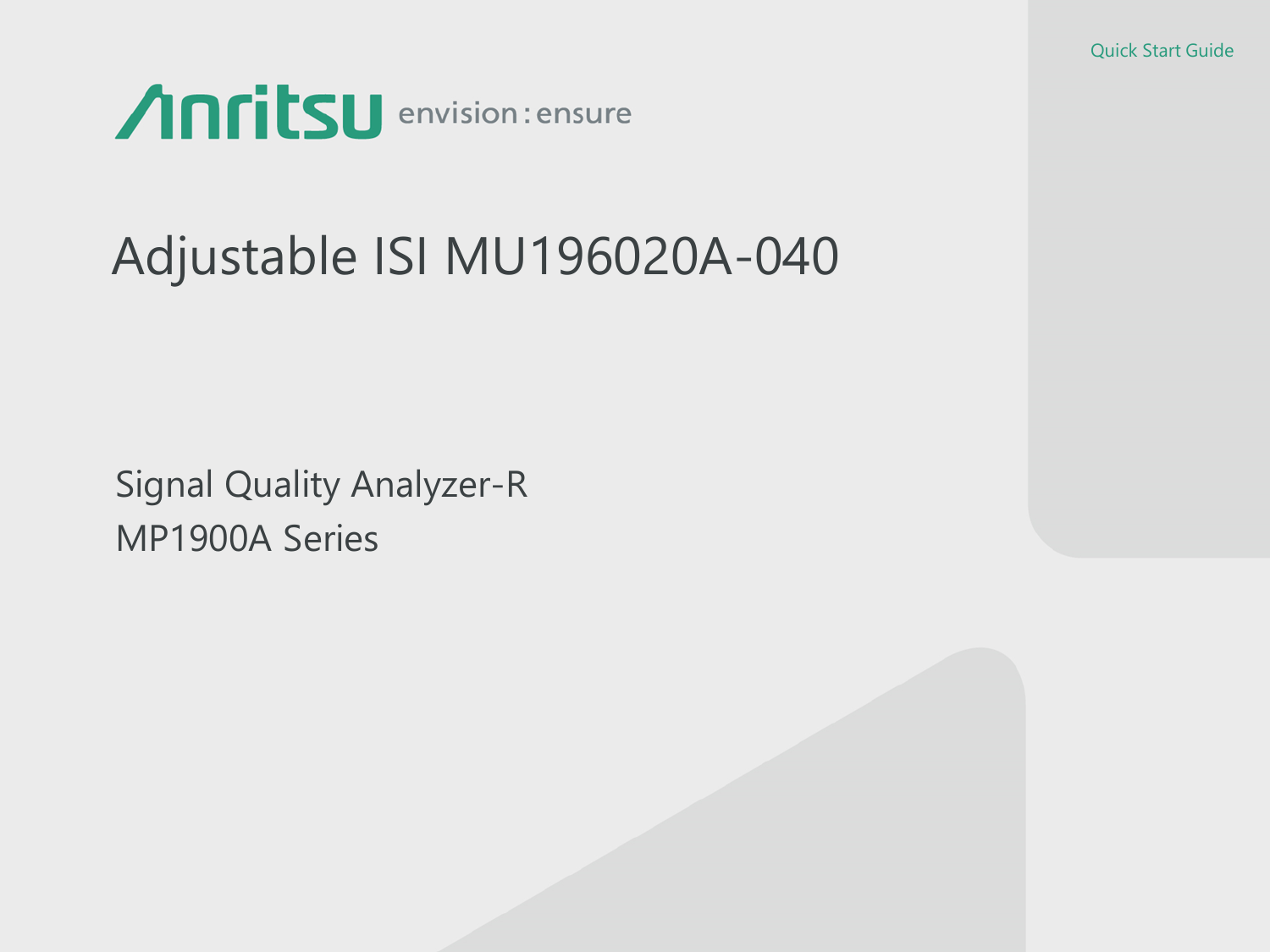### **Outline**

The Signal Quality Analyzer-R MP1900A series with the Adjustable ISI MU196020A-040 PAM4 PPG option uses a pattern generation source to generate signals emulating transmission path loss defined by 200GbE/400GbE, CEI-56G/112G, etc. The flexible control of the ISI stress signal according to the transmission path loss makes it easy to configure a receiver test system with good reproducibility.

[Target Applications] 200GbE/400GbE Backplanes, Cables, CEI-56G, 112G, High-Speed Interconnects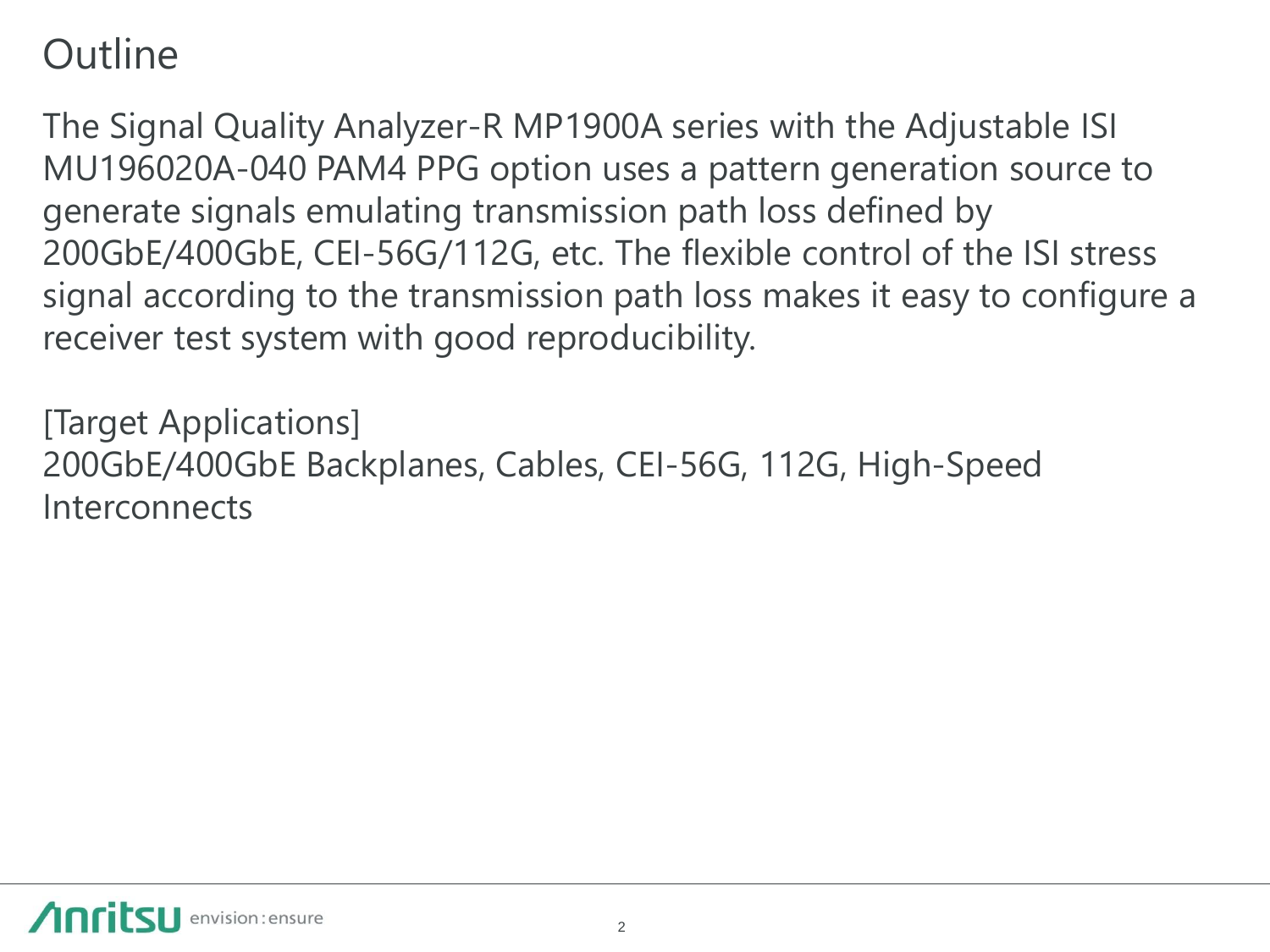### Outline of Emphasis and ISI Functions



| <b>Function</b>                         | <b>Required Option</b> | <b>Outline</b>                                                                                                                                           |  |
|-----------------------------------------|------------------------|----------------------------------------------------------------------------------------------------------------------------------------------------------|--|
| 4 Tap Emphasis<br><b>Manual Setting</b> | MU196020A-011          | Controls 1 Post and 2 Pre cursor<br>Emphasis                                                                                                             |  |
| <b>ISI</b>                              |                        | Sets Nyquist frequency and its loss to<br>generate signal with emulated loss from<br>PPG data output                                                     |  |
| <b>Channel Emulator</b>                 | MU196020A-011, -040    | Generates signal with emulated S-<br>Parameter data insertion loss from PPG<br>data<br>Additionally, generates signal with<br>compensated insertion loss |  |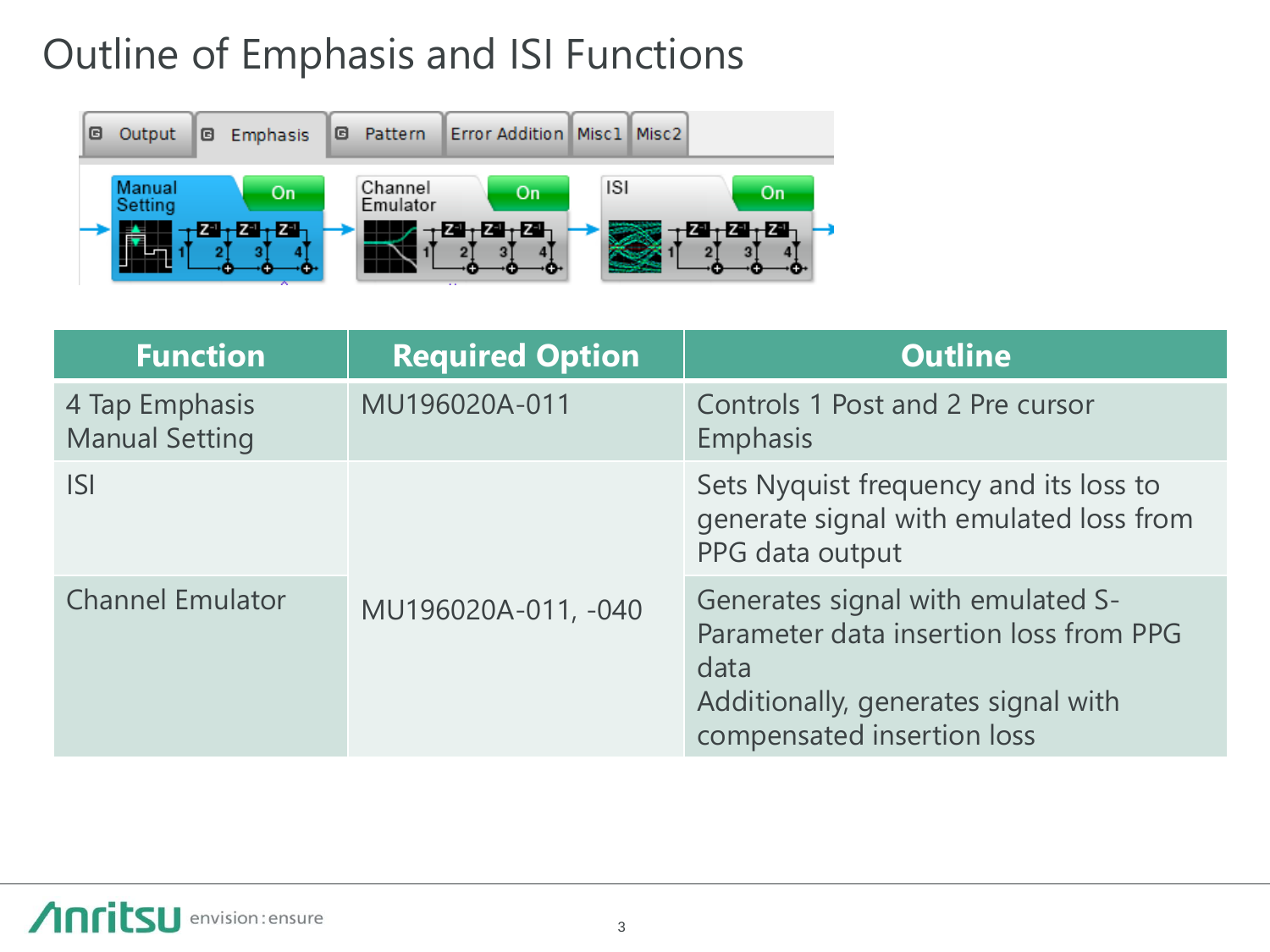# ISI Function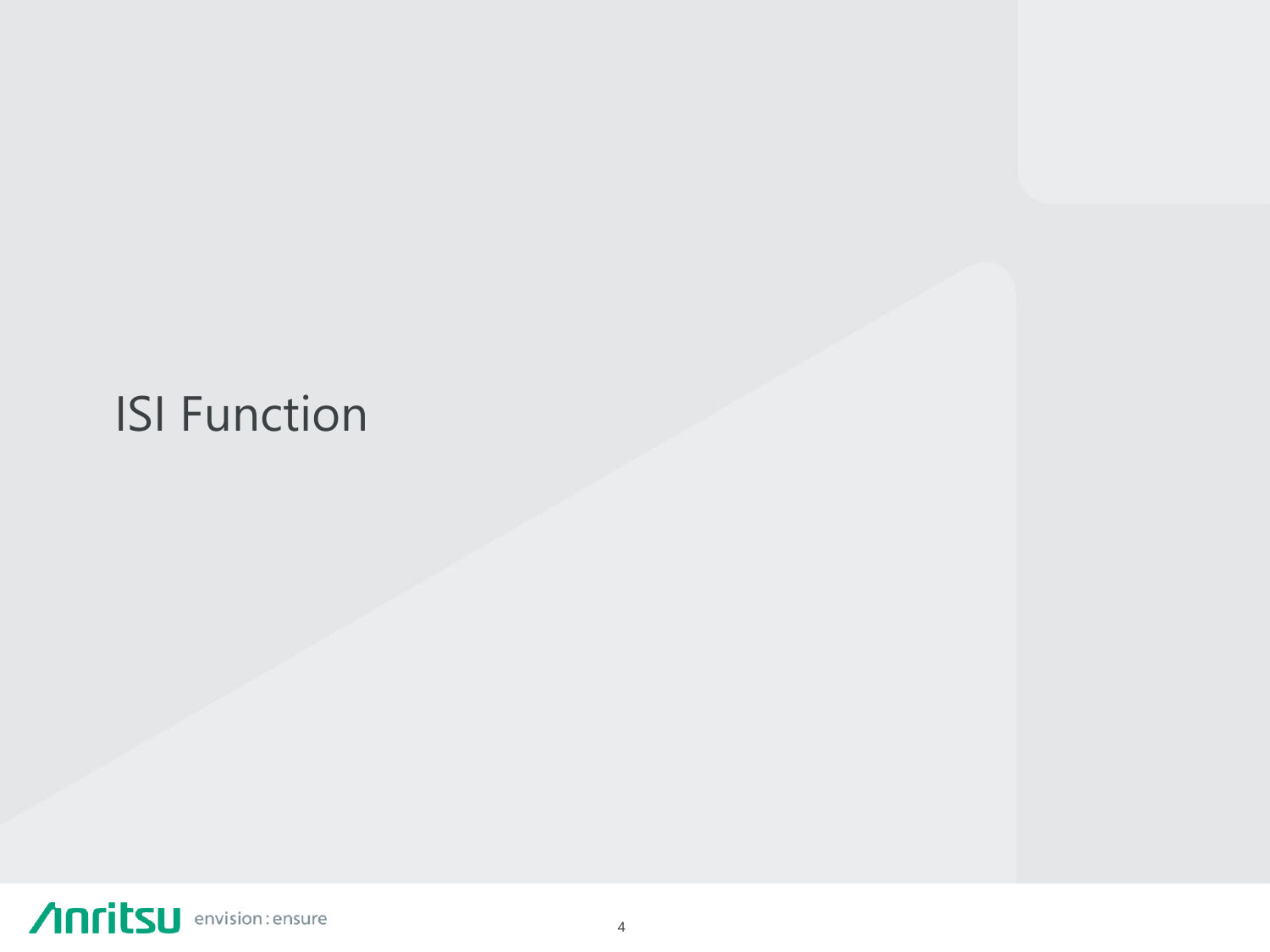#### ISI Function

Connecting the ISI Board (J1800A or customer's reference board) to the PPG output supports  $\pm 8$  dB (0.01 dB steps) control of the board loss at the Nyquist and 1/2 Nyquist frequency.

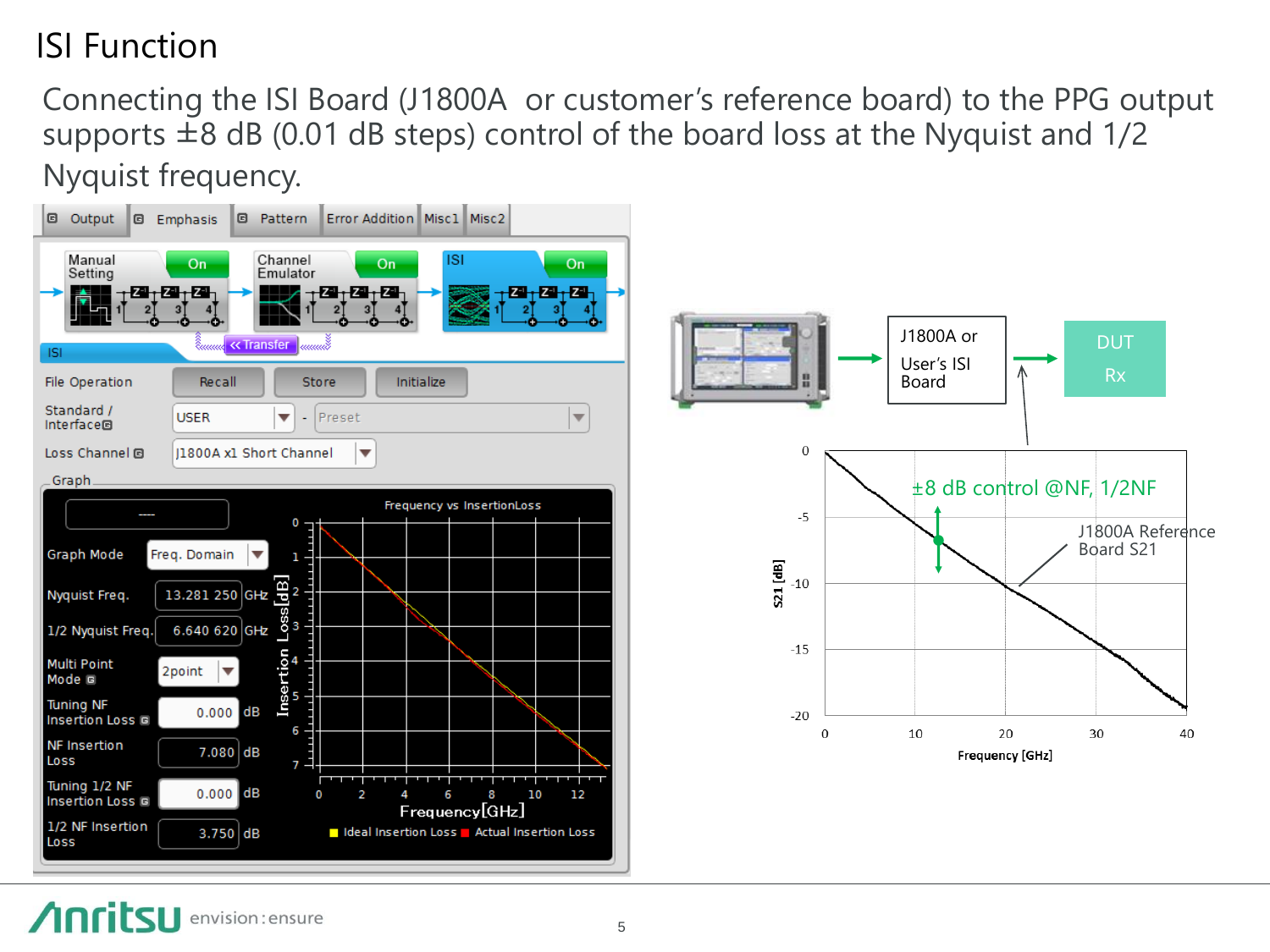#### ISI Function Equipment and Setup

• Required Equipment

| <b>Model</b>     | <b>Name</b>                                                             | Qty            | <b>Remarks</b>         |
|------------------|-------------------------------------------------------------------------|----------------|------------------------|
| <b>MP1900A</b>   | <b>Signal Quality Analyzer-R</b>                                        |                |                        |
| <b>MU196020A</b> | PAM4 PPG                                                                |                | Requires Opt-011, -040 |
| <b>MU181000B</b> | 12.5GHz 4Port Synthesizer                                               |                |                        |
| <b>MU181500B</b> | <b>Jitter Modulation Source</b>                                         |                |                        |
| J1789A           | <b>Coaxial Standard Electrical Length</b><br>Cable (0.4 m, V-connector) | $\overline{4}$ |                        |
| J1800A           | <b>ISI Board V</b>                                                      |                |                        |

• Setup

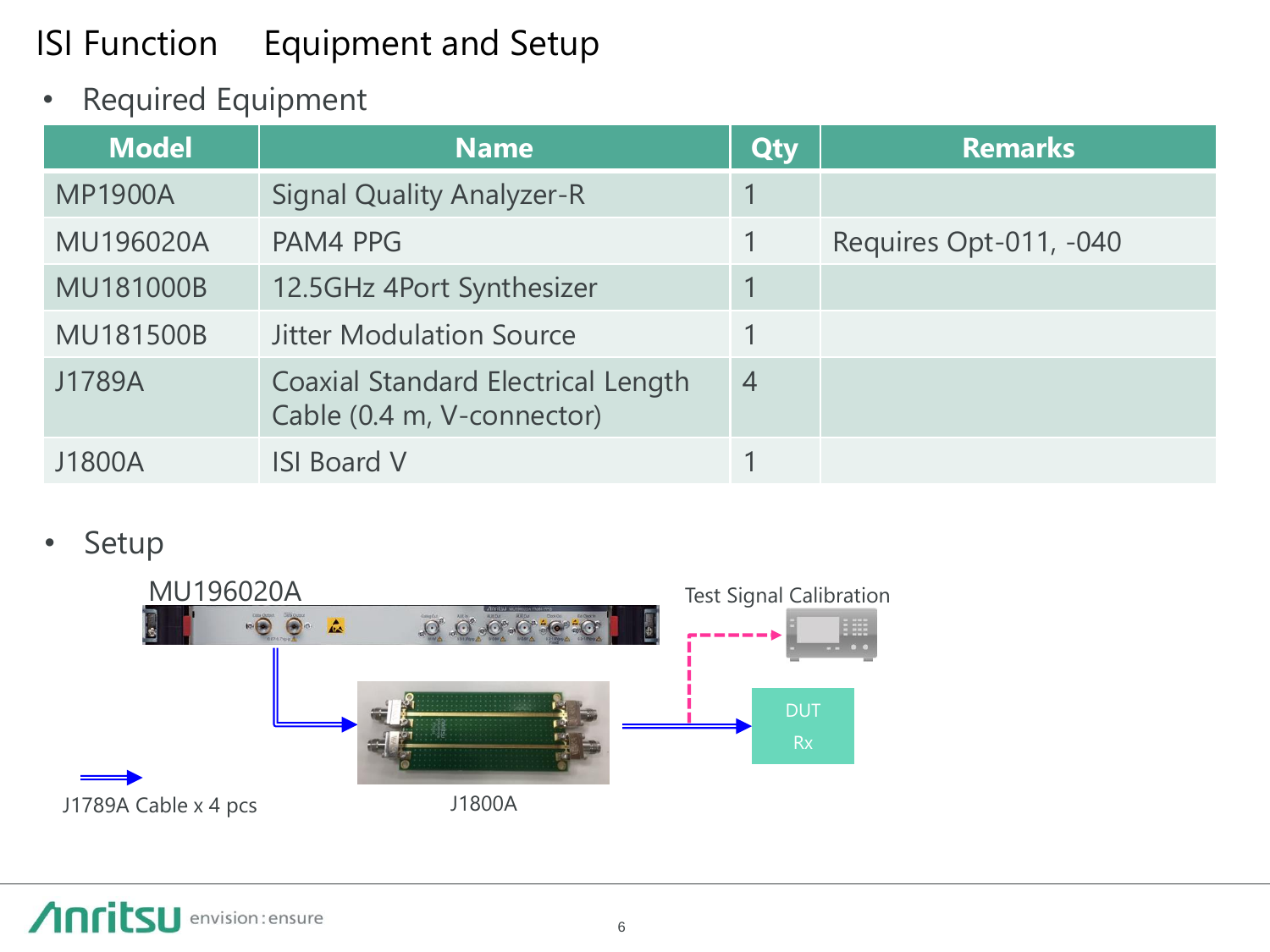- ISI Function Usage Method (1/2)
- Connect the MU196020A, J1800A, and oscilloscope with cables as per the setup method.
- Set the Baud rate, signalling method (NRZ or PAM4), and amplitude at the Output tab.
- Set the ISI checkbox at the PPG Emphasis tab to On.
- Select Standard/Interface to CEI-56G or CEI-112G and set others to USER.
- Select the ISI Board connected externally to the PPG. (Select J1800x1 when connecting as in the previous slide. Refer to Slide 5 for the J1800A S21 performance.)
- When controlling Nyquist Frequency (NF) loss, set 1 Point for Multi Point Mode; when controlling NF and 1/2 NF, set 2 Point for Multi Point Mode.
- Set the loss for the externally connected ISI Board loss at Tuning NF Insertion Loss. The total loss is displayed at NF Insertion Loss.

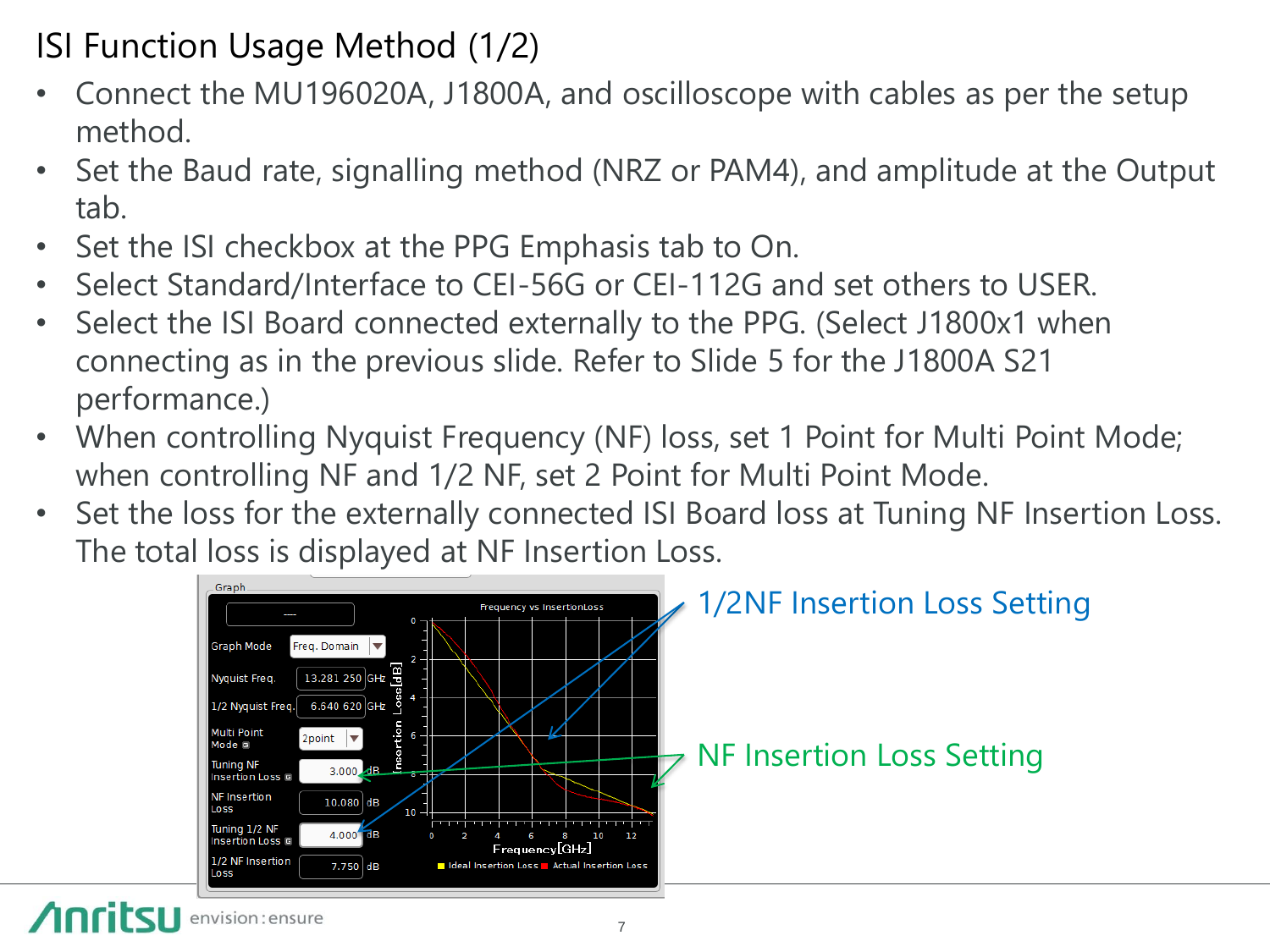- ISI Function Usage Method (2/2)
- Set the Manual Setting checkbox at the Emphasis tab to On and adjust the Emphasis for the target Eye opening (height and width) while observing the waveform with the oscilloscope.
- After confirming that the target Eye is open, connect the signal source to the DUT Rx and perform BER measurement.

Typical waveforms for 26-Gbaud PAM4 signal when changing NF Insertion Loss Setting to 4 dB, 6 dB, 8 dB (using J1800A connected as shown in Slide 6).

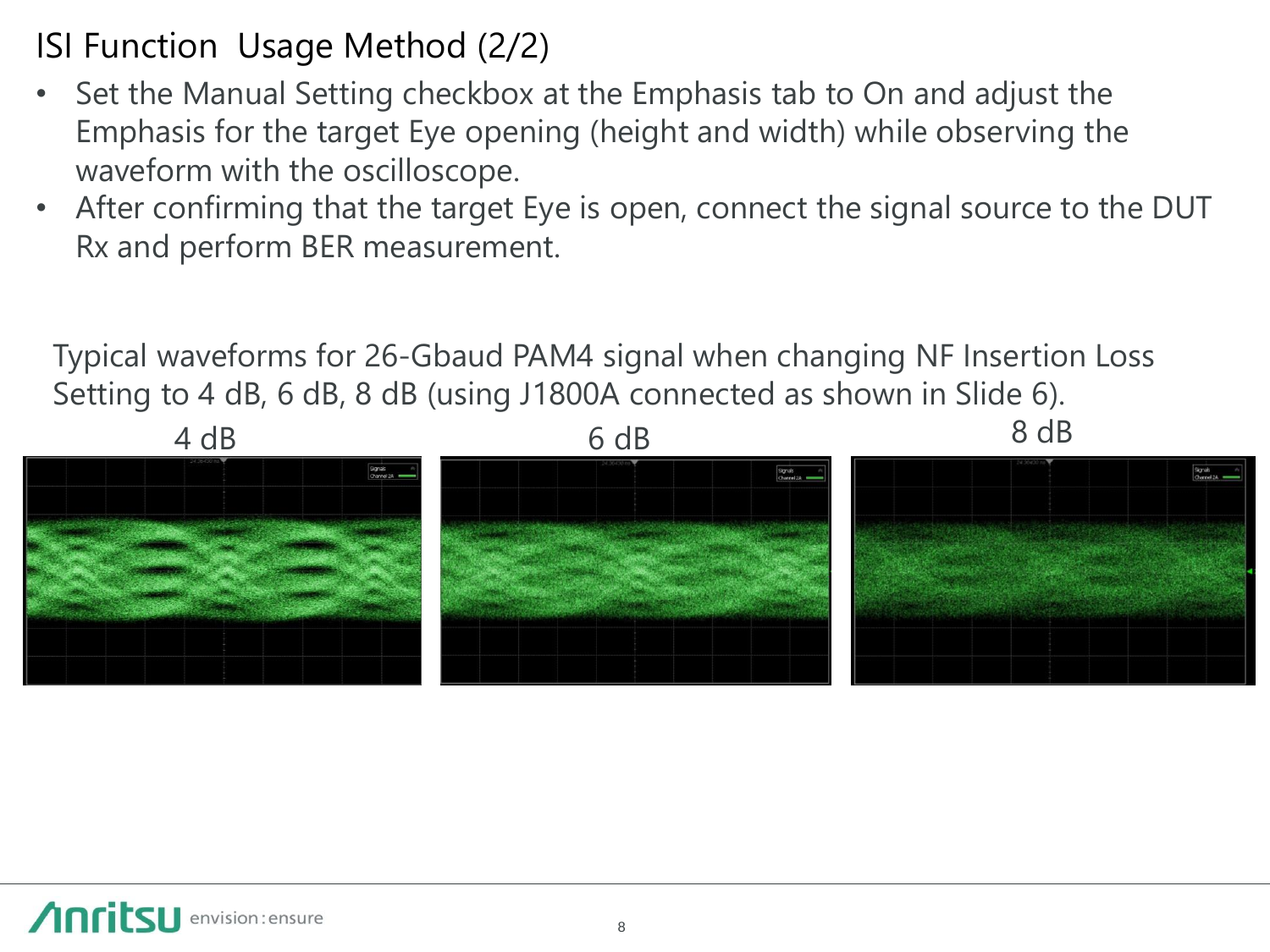## Channel Emulator Function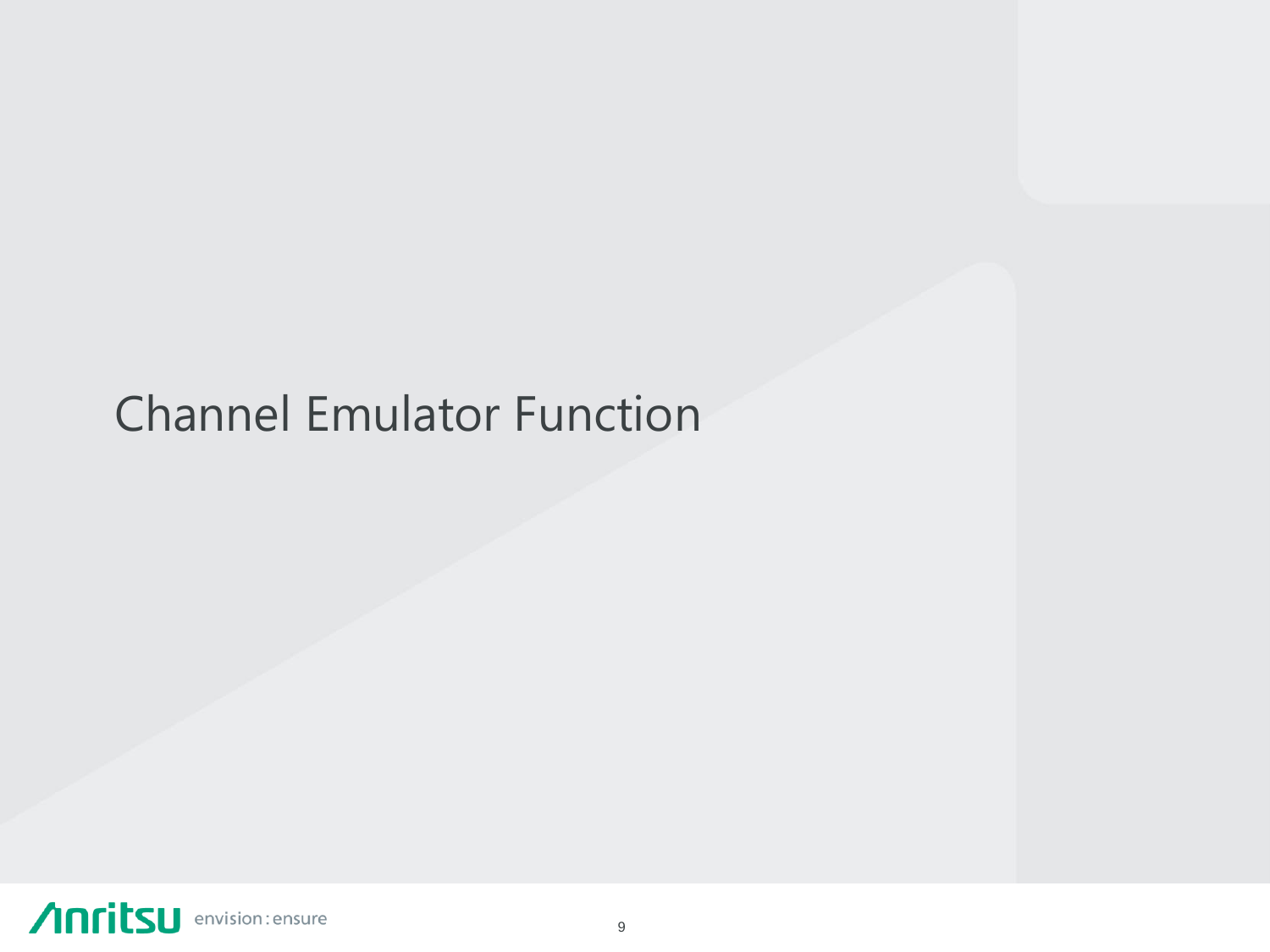#### Channel Emulator Function

This function can generate a signal with emulated transmission path loss using known S-Parameter data in the same way as the ISI function.

At the ISI stress test, this is useful for adding/compensating the transmission path loss difference at signal calibration and measurement when signal calibration is impossible for the actual measurement points, etc.

Use this function as a set with the ISI Board and ISI function; it emulates the known S-Parameter performance of the chip input section from the DUT connector and is used for calibrating the chip input section signal.

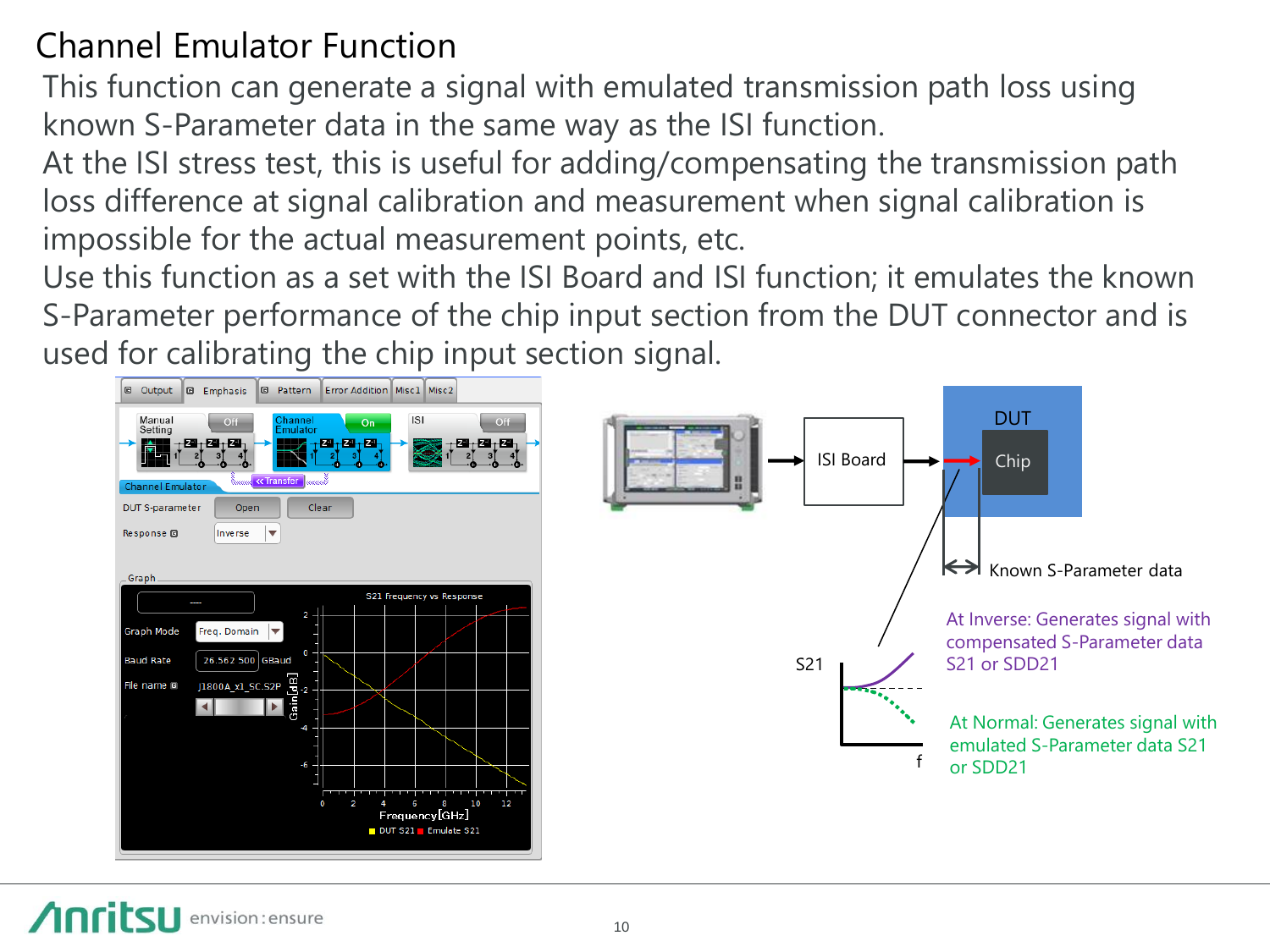#### Channel Emulator Usage Equipment and Setup

• Required Equipment

| <b>Model</b>     | <b>Name</b>                                           | Qty            | <b>Remarks</b>         |
|------------------|-------------------------------------------------------|----------------|------------------------|
| <b>MP1900A</b>   | <b>Signal Quality Analyzer-R</b>                      |                |                        |
| <b>MU196020A</b> | PAM4 PPG                                              |                | Requires Opt-011, -040 |
| <b>MU181000B</b> | 12.5GHz 4Port Synthesizer                             |                |                        |
| <b>MU181500B</b> | <b>Jitter Modulation Source</b>                       |                |                        |
| J1789A           | Coaxial Standard Length Cable (0.4<br>m, V-connector) | $\overline{4}$ |                        |
| J1800A           | <b>ISI Board</b>                                      |                |                        |

• Setup

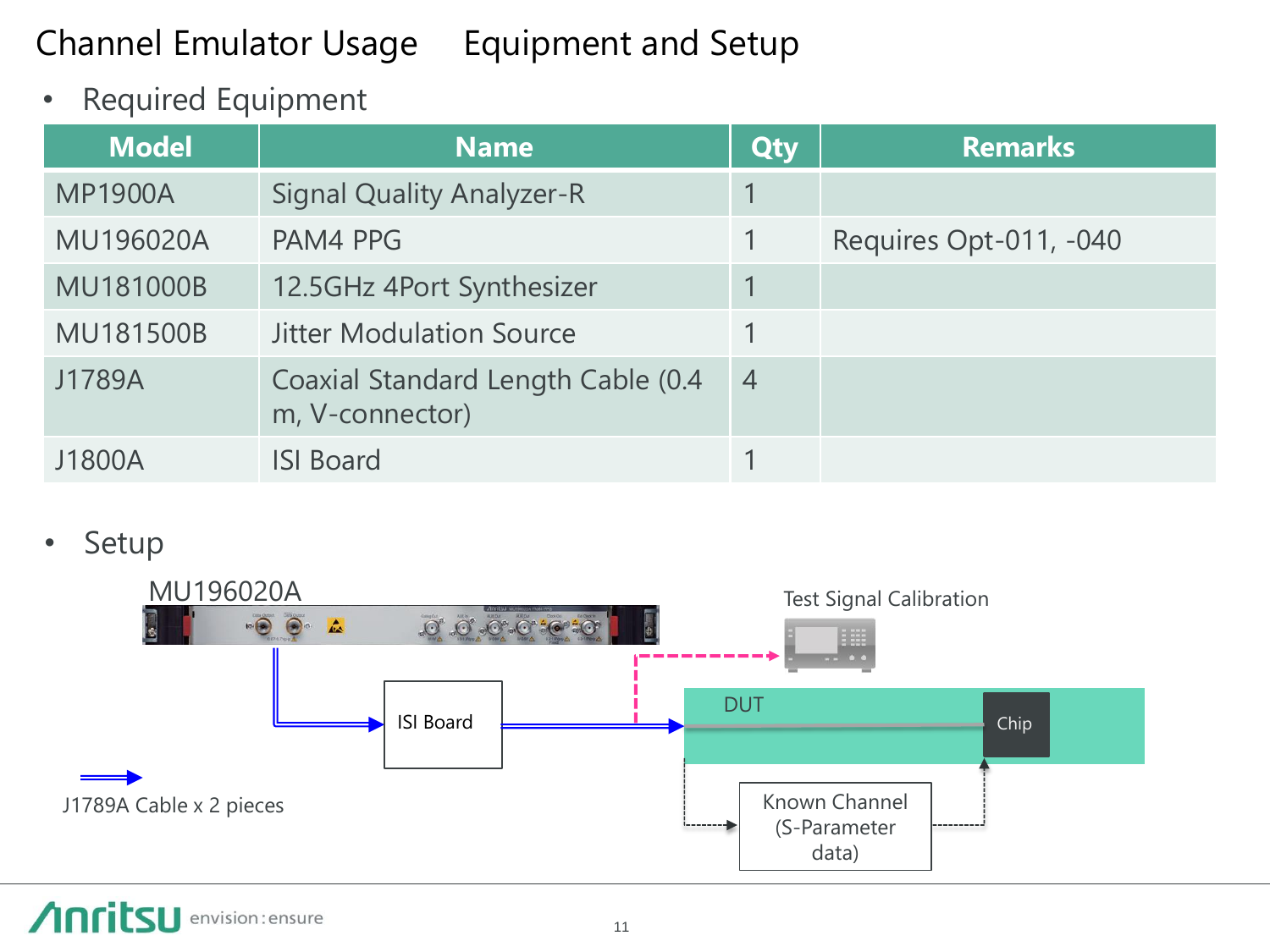#### Channel Emulator Function Usage Method

- Connect the MU196020A, ISI Board, and oscilloscope with cables as per the setup method.
- Calibrate the signal using the ISI function.
- Provide the channel to emulate and the S-Parameter data for the parts.
- Set the Channel Emulator checkbox at the PPG Emphasis tab to On.
- Use the Open button to open the S-Parameter data.
- When the signal is calibrated as the DUT connector target performance, perform compensation by setting the transmission path between the connector and chip to Inverse.
- Connect the signal source to the DUT Rx and perform BER measurement.



Example with J1800A S-Parameter file open and Normal selected

Example with Inverse selected